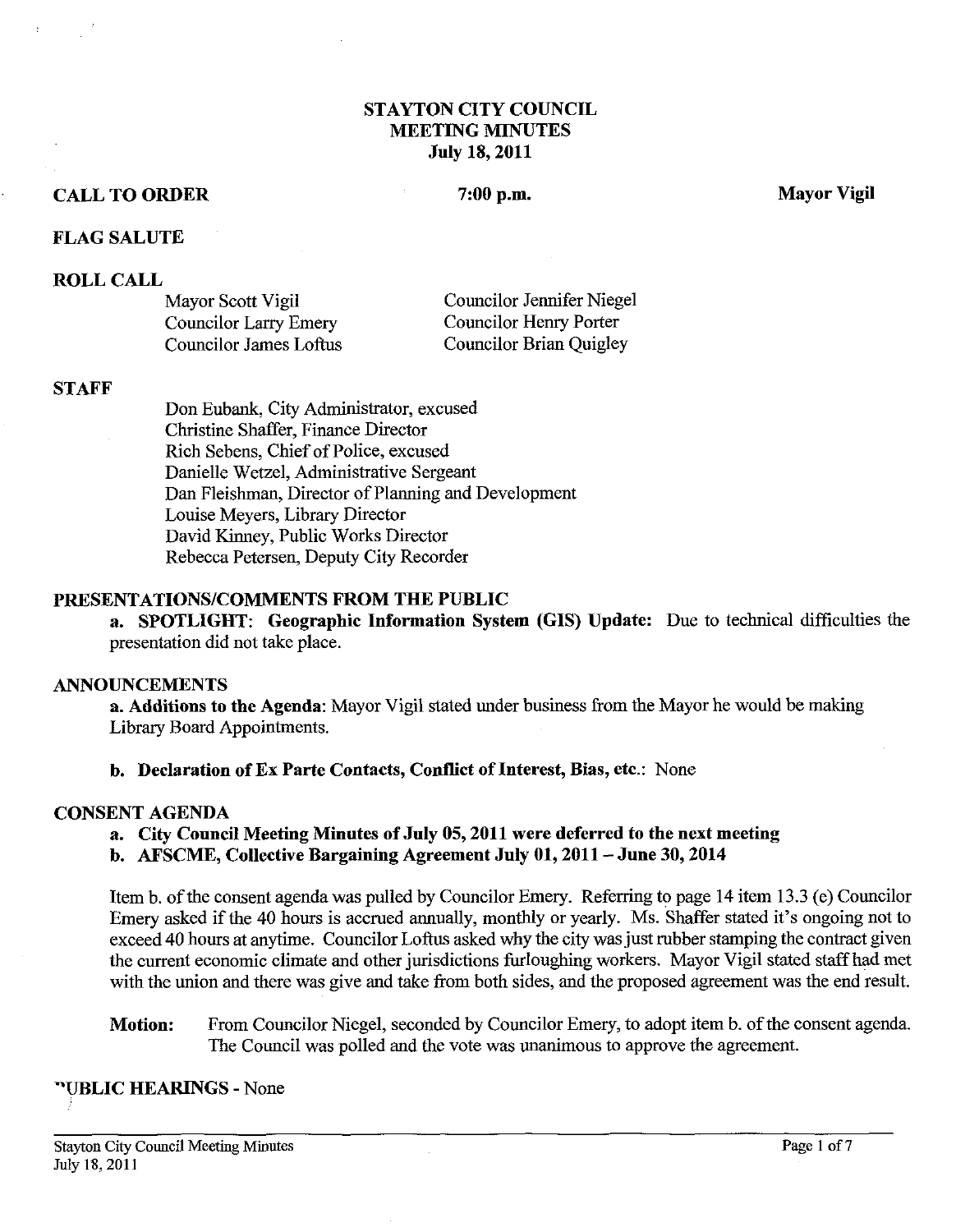### **UNFINISHED BUSINESS-** None

#### **dEW BUSINESS**

# **Ownership of Open Space, Old Mill Village Master Plan Development** & **Vacation of a Portion of E. Florence Street**

- **a. Staff Report:** Mr. Fleishman reviewed the staff memorandum included in the packet materials.
- **b. Council Deliberation:** Councilor Emery asked what would happen when the porous street meets the regular street. Mr. Kinney stated there would be a barrier between the two.
- **c.** Comments from Public: John Brandt, Stayton, Oregon. Mr. Brandt stated he did not have anything additional to add to his comments that were included in the packet materials. He is in total support of the proposal, in what's outlined in the development, as it's consistent with the downtown revitalization plan which he was involved with. He supported the urban renewal district and this development would have achieved that goal. Mr. Brandt stated he was troubled that the proposal cuts what many expected as far as the ditches and the trail plan. He encouraged council members to honor the master plan of Stayton, and let the open space remain in public ownership.

Dan Brummer, Stayton. Mr. Brummer stated his main concern was with Tracts A and C and the existing plans for trails and public access along the ditch. He read a prepared statement regarding ownership of open spaces/waterways and how they should be retained by the public.

Mark Grenz, Multi-tech Engineering, Salem. Mr. Grenz stated Multi-Tech were the Project Engineers/Planners for the Wamplers, and has been involved with the project from the beginning. Referring to Tract C, Mr. Grenz explained why and how the requests were made to the Planning Commission. When the applicant's met with the Council in the fall of 2009 there was no walkway connection proposed to Pioneer Park. The applicants did not feel after meeting with the Council that it was the city's wishes that they wanted an access in Tract C as pedestrian access has been provided down Florence Street. The Transportation System Plan (TSP) does not have a path along the waterway, the Planning Commission was following the TSP and there was no requirement to build a path. The applicants would like the homeowners association to be able to maintain the open space area instead of the public.

Brent Stevenson, Manager of Santiam Water Control District (SWCD). Mr. Stevenson wanted to express to the City that SWCD has worked very hard with the Wamplers to reach an agreement for access and operational maintenance along the Stayton Power Canal and the Salem Ditch. The District has ownership, easement rights, and operation and maintenance requirements for those facilities. The District is supportive of the homeowners having ownership. If the City had ownership there could be some questions and differences of opinion on how the area would need to be managed. The power canal serves not only City drinking water, but is also a federal power project of which SWCD has a FERC (Federal Energy Regulatory Commission) permit to generate hydro power. The Water District's responsibilities do not allow for trees and other permanent growth in and around the Natural Resource Overlay District (NROD). Councilor Quigley asked if the District was opposed to a trail through the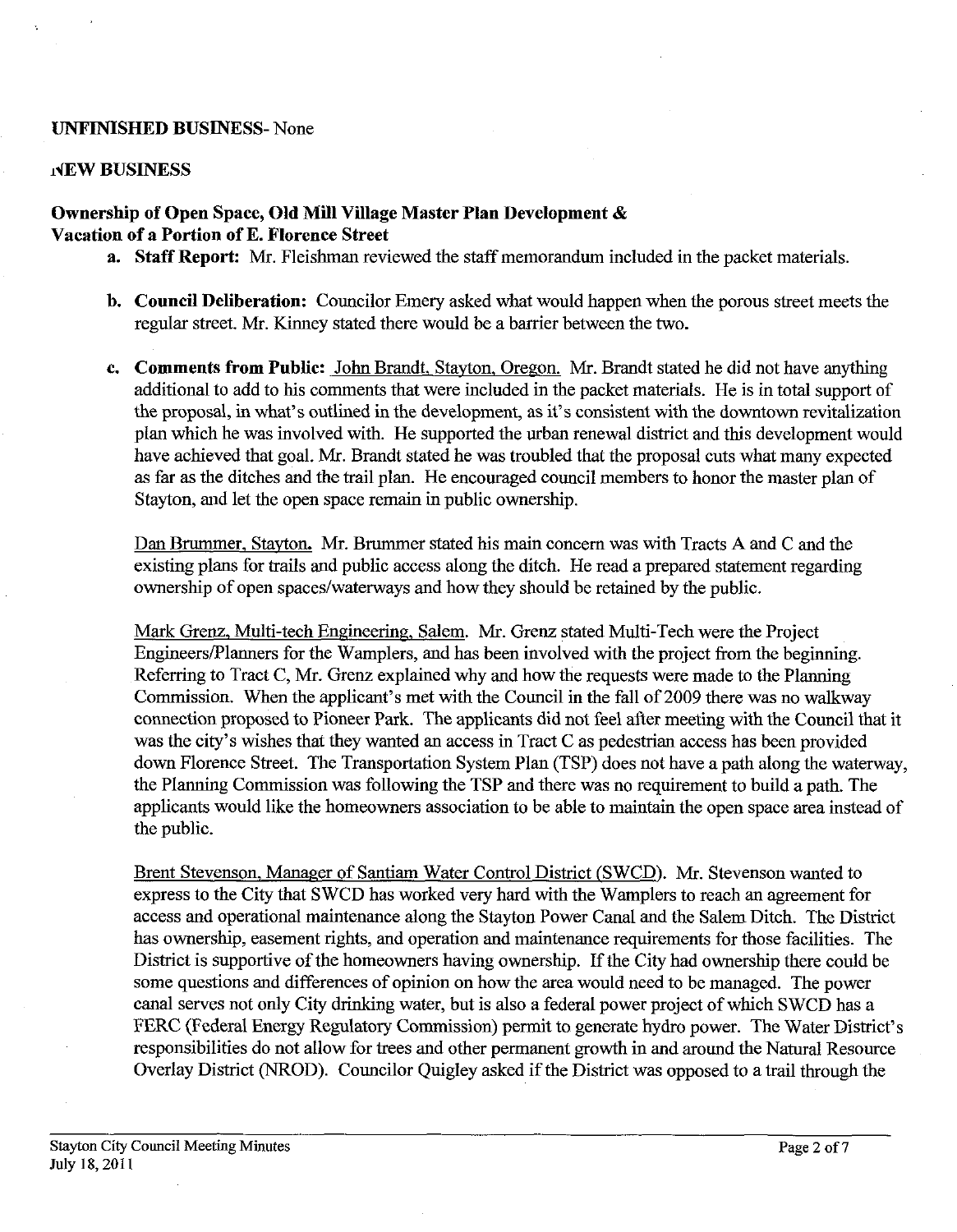development. Mr. Stevenson stated the District has not analyzed whether or not they would want a trail, but that it would add additional costs to their operations if they needed to go into the area for maintenance purposes. In response to a question fiom Mayor Vigil, Mr. Stevenson stated the district has an agreement with the Wamplers, of the wants and needs of both parties which is separate fiom the development.

Jim Wampler, Stavton. Mr. Wampler stated this has been a long discouraging process. Originally the proposal was for a private path along the waterway. The Council at that time stated they wanted it to be in public ownership, and then the previous Mayor wanted a parking lot which was started before the Wamplers gave permission, and also requested an access to Pioneer Park that was never discussed in the original proposal. The City had the opportunity previously to purchase the property and chose not too. The Wamplers then sold the bridge property to the City for **\$30,000.** They (Wamplers) are asking that the property owners be able to retain the open space area and keep the public out of it.

Mayor Vigil asked if Florence Street became a private street could the parking lot at the pedestrian bridge still be accessed for public entry. Mr. Fleishman stated the street would have a public utility and access easement so folks would be drive on the street and walk on the sidewalks. Councilor Loftus asked if the City had reviewed the deed/restrictions for the right of ways. Mr. Fleishman stated staff had reviewed the third draft of the CC&Rs and that the final draft would be submitted to staff prior to the plat being recorded. Councilor Loftus asked about prohibition on fencing heights. Mr. Fleishman stated he did not recall discussion on fencing heights, but the preliminary plan approval did include a landscaping plan for the rear yards, along the north side of the power canal. The restrictions included appropriate landscaping, plantings that would be a hindrance to the public from leaving the open space and entering private property, and provision for a four-foot chain link fence. Councilor Loftus asked if the City would require the Homeowners Association to be bonded just in the event they would go bankrupt. Mr. Fleishman stated the City would require that they be capitalized to set up a funding mechanism to assure the long term maintenance for the streets. Mr. Kinney stated staff had discussions with the owners regarding maintaining the street/storm drain system, and to guarantee the maintenance of the landscaping and open spaces.

Councilor Porter asked for an example of a functioning homeowners association. Mr. Fleishman stated Mill Stream Woods has an active functioning homeowners association and that his belief of a successful homeowners association is in the documents that establish it and its basic structure. If a homeowners association is formed at the time the plat is recorded, then all the homeowners have a say in the association instead of waiting for the entire development to be built out. Councilor Loftus asked if there would be any provision prohibiting a gate across the road. Mr. Fleishman stated that the plan indicates there is a public access easement on the entire right of way of E. Florence Street so the public would have a right to access it at any time.

Councilor Quigley stated Mr. Grenz had indicated what the applicants were proposing is inline with the transportation plan. Mr. Kinney stated he was not with the City when the TSP was adopted but that on the document itself it states the location of where the trails are proposed, but the rights of an individual property owner would not be abridged in the development of the trails system. The location on the map of the trail is general and not really detailed.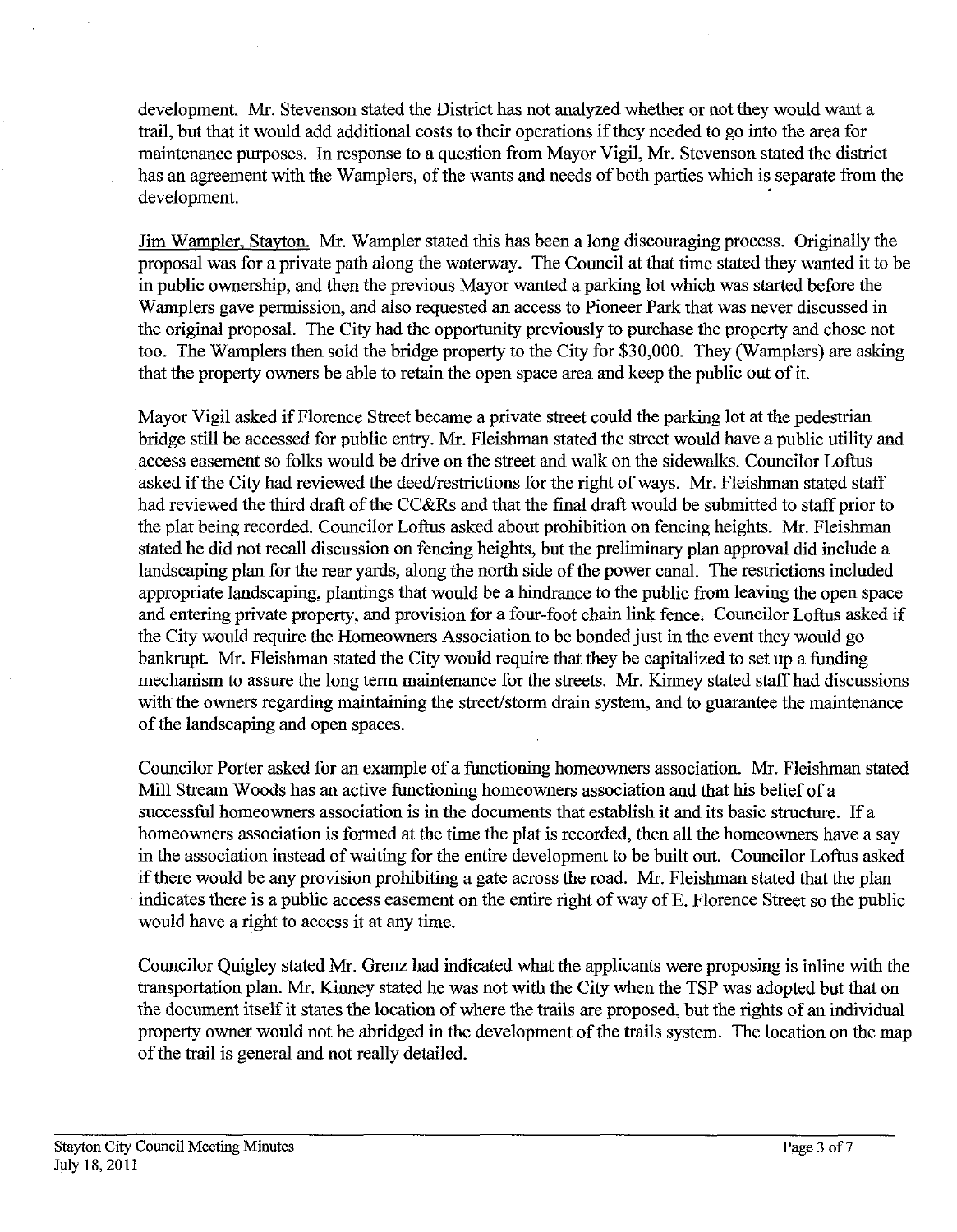Councilor Loftus asked if the Trails Master Plan shows the trail going down to the ditch. Mr. Kinney stated it appeared to him that the trail goes across Florence Street and then dies. Councilor Loftus stated that from his recollection it was very clear that the Council wanted the City to maintain ownership of Tracts A, C  $\&$  D. Part of the issue had to do with the SWCD, part of it had to do with a trail system that did go along the end of the ditch, and if it is left up to the homeowners association the City might not know how it would be developed. If the City had ownership of it then they would have the right to go in and put a hog fuel trail through the property, to connect up to the bridge so one could stay in the dirt and not have to walk on pavement if they chose to do so.

Councilor Emery stated he is all for what the applicants have designed. The public has access to the bridge now, having a trail along the waterway does not connect the parks in any way, and the trail system is designed to connect the parks. The applicant's have shown how they are connecting the parks and have stayed with the transportation plans. The only concern is with Tract D and the City should probably be able to own Tract D also.

Mayor Vigil asked if the owner of the property is responsible for the upkeep in the **NROD** district in Tracts A & C. Mr. Fleishman answered in the affirmative and stated that the NROD district is 50' in from the bank.

# **d. Council Decision:**

**Motion:** From Councilor Loftus, seconded by Porter, that Tracts A, C, & D be City owned as per the staff report.

**Discussion:** Mr. Fleishman stated the motion should include Tract B. Councilor Porter withdrew his second, Councilor Loftus withdrew his original motion.

**Motion:** From Councilor Loftus, seconded by Councilor Porter, that the City own the open space of Tracts A, B, C, & any portion of Tract D that falls adjacent to City property, then the City takes over Tract D, otherwise Tract D would remain in ownership of the Homeowners Association.

**Discussion: Mr.** Quigley asked Mr. Fleishman if he had earlier stated there were some swaths that were owned by the SWCD. Mr. Fleishman stated no, there is a piece along the bank that is owned by the water district. Councilor Emery stated that he would like to see Tracts A  $\&$  C owned by the Homeowners Association as the City currently has problems with taking care of the parks they currently have. Councilor Porter asked if the Planning Commission with their approval assumed the City Council would work out the details. Mr. Fleishman stated the only details that need to be worked out by the City Council are the final issues of ownership of the open space, and the street vacation issue. Councilor Quigley, referring to page 4 of *6* of the staff report, Tract C asked for clarification as to why the staff is recommending City ownership of Tract C and the Planning Commission did not. Mr. Fleishman stated that a majority of the Planning Commission members thought there would be no purpose for the City to own Tract C. Staff feels that looking at it long term, there is the possibility that the slough way could be closed off at some point, and that Tract C could provide for access to trails into Wilderness Park.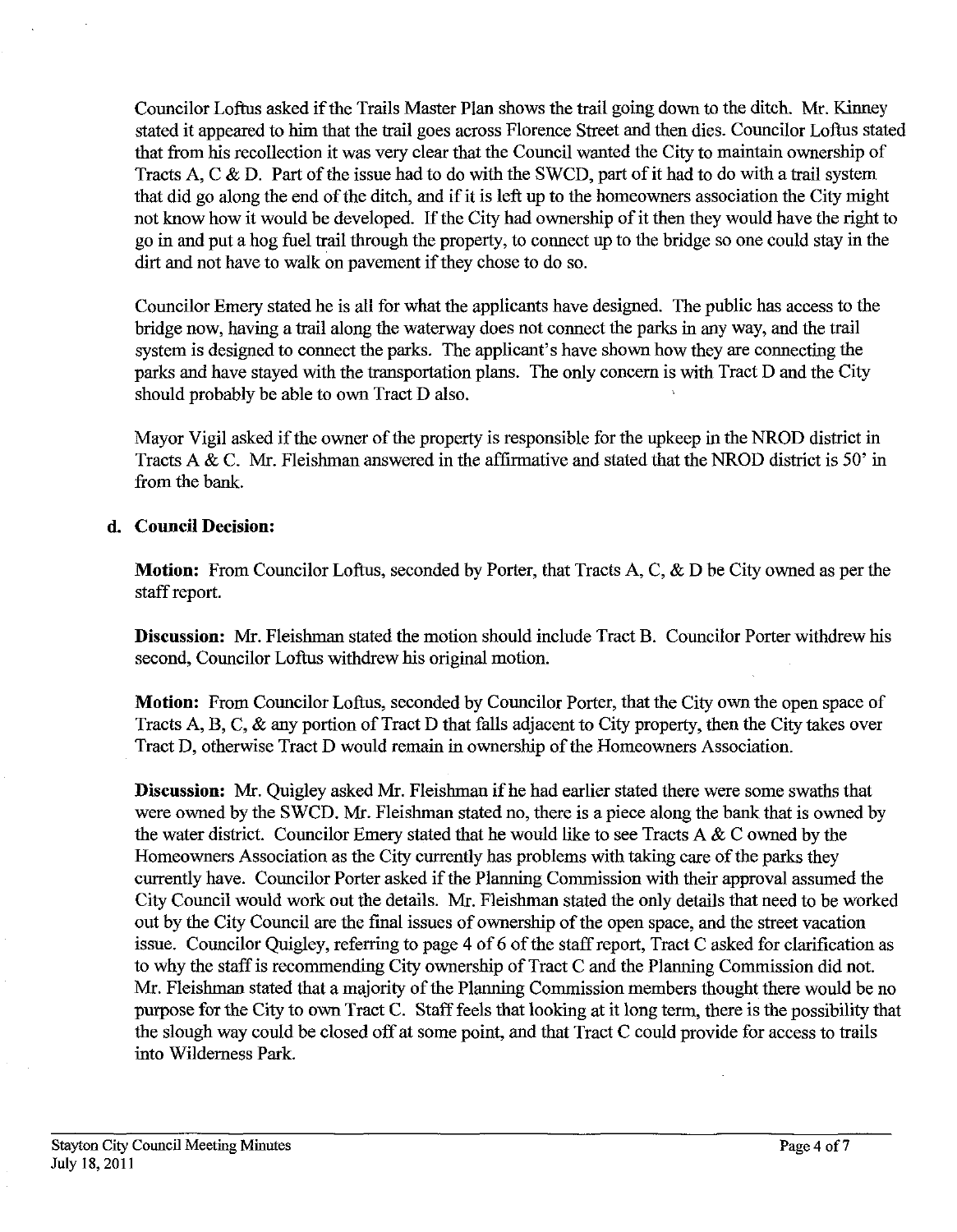**Motion passed:** 3:2 with Emery & Quigley opposed

**Motion:** From Councilor Loftus, seconded by Councilor Emery to move that the City initiate the proceedings to vacate a portion of E. Florence Street east of the Community Gardens plot, and direct staff to schedule a public hearing and provide appropriate notice.

**Motion passed:** 5:O.

# **10" Avenue Area Public Improvements**

**a. Staff Report:** Mr. Kinney reviewed the staff memorandum included in the packet materials for the Tenth Avenue Engineering Services Agreement, ODOT-IOF Grant Agreement & OBDD-SDWF.

# **b. Council Deliberation:**

Mayor Vigil referring to the Engineering Services Agreement, asked why the staff report did not include all of the bidders information with the dollar amounts shown, as was shown in previous memos. Mr. Kinney stated the cost proposal amounts ranged from \$225,000 to \$350,000, and the selection process was qualification based with the secondary being the cost. HHPR was not the lowest but the second lowest. The lowest cost firm was ranked last on the rating schedule.

Councilor Emery stated that HHPR has a good reputation and is a good choice.

# **c. Council Decisions for:**

# **Engineering Services Agreement:**

**Motion:** From Councilor Niegel, seconded by Councilor Emery, to approve the professional engineering services agreement with HHPR for the  $10<sup>th</sup>$  Avenue area improvements in an amount not to exceed \$210,000, subject to final legal counsel revisions to ensure consistency with the ODOT-IOF grant agreement.

**Motion passed:** 5:O.

**Oregon Department Of Transportation-Immediate Opportunity Fund Grant Agreement:** Mr. Kinney stated he had met with the hospital and there was discussion regarding modifying the existing agreement with the hospital that was signed in September 2010, anticipating two fund'mg sources. One was the Economic Development Administration (EDA) grant and the second without the EDA grant. Staff was able to work with the Business Development Department at the State to obtain and Immediate Opportunity Fund (IOF) grant and the EDA grant did not pan out, so that agreement needs to be modified to include the job creation issue modification. Councilor Loftus stated the City would need some indemnification or agreement that amends the growth anticipated by the hospital, in case the total number of FTE's is not met.

**Motion:** From Councilor Loftus, seconded by Councilor Porter, to accept the ODOT-IOF grant agreement with a provision to indemnify the City grant in the event the Full Time Employee (FTE) numbers are not met by the hospital, and to bring the amendment back to the Council when it is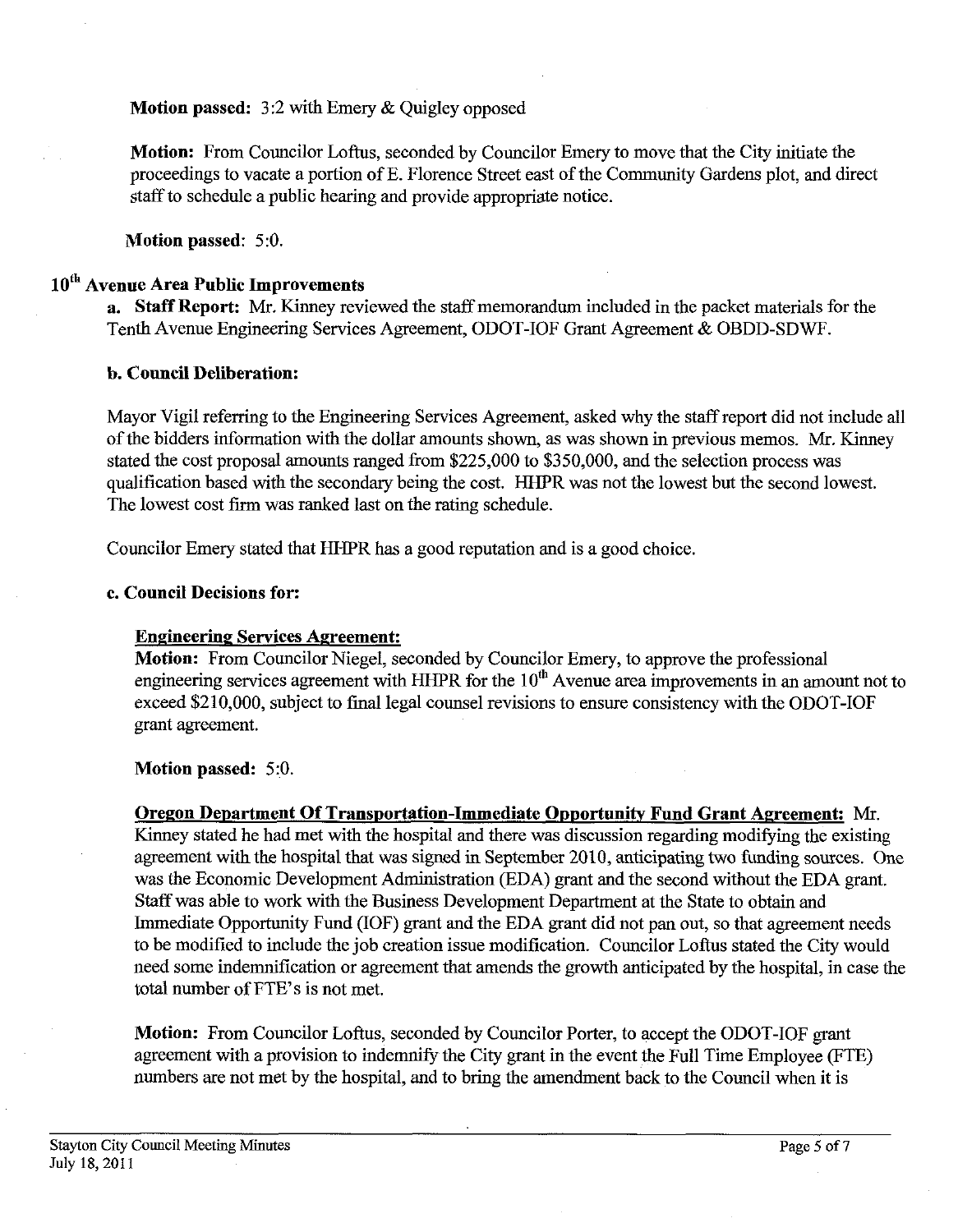completed.

**Discussion:** Mr. Kinney stated staff could have a discussion with the Oregon Business Development Department (OBDD) to adjust the number of FTE's. Councilor Quigley asked what the time frame would be that the jobs at the hospital would need to be created. Mr. Kinney stated under the grant agreement it would be five years or under an amendment to extend it a couple of years. Councilor Loftus stated he was glad the hospital was able to get their grant, and asked if the reduction in hospital staff being hired would limit the funding to the city. Mr. Kinney stated he did not know and would be having discussions with the State regarding the issue.

**Motion passed:** 5:O.

# **Oregon Business Development Department-Safe Drinking Water Loan Agreement**

**Motion:** From Councilor Loftus, seconded by Councilor Niegel, to approve an amendment to the OBDD-Safe Drinking Water Loan agreement to extend the completion date for the project.

**Discussion:** Councilor Quigley asked how long of an extension would be needed and would there be liability if the City misses the deadline. Mr. Kinney stated the extension would be until March 2012 and that the City would probably not be liable if they missed the date.

**Motion passed:** 5:O.

# **STAFPICOMMISSION REPORTS**

# **mance Director** - **Christine Shaffer**

**a. Monthly Finance Department Report:** Councilor Loftus asked if the City really had no invoices to send out. Ms. Shaffer answered in the affirmative.

# **Police Chief's Report** - **Rich Sebens**

**a. Statistical Report June 2011:** Danielle Wetzel, Administrative Sergeant was present to fill in for Chief Sebens vacationing. As Ms. Wetzel had to leave the meeting, Mr. Kinney referring to page one, stated offenses of family had jumped 400% but the change was due to a couple of isolated cases.

# Public Works Director's Report - Dave Kinney

**a. June 2011 Monthly Operating Report: Mr.** Kinney urged folks to go down to Santiam Park to enjoy the new covered picnic shelter that will be finished by the end of the month.

# **Pool Manager's Report** - **Rebekah Meeks**

**a. June 2011 Monthly Operating Report:** Councilor Loftus asked for clarification as to why the Swim Lessons were over \$8,000 in sales for June 2001. Ms. Shaffer stated that large increase in the number of sign ups were due to changing adjustments in lesson schedules, and more classes being offered.

# **Library Director's Report** - **Louise Meyers**

**a. June 2011 ActivitieslStatistics:** Ms. Meyers stated she wished to congratulate the Children's Library Staff that were nominated for a literacy award from the Reading for All organization. They were recognized at the Marion County Fair, and the winner will be announced in August at a Volcanoes game.